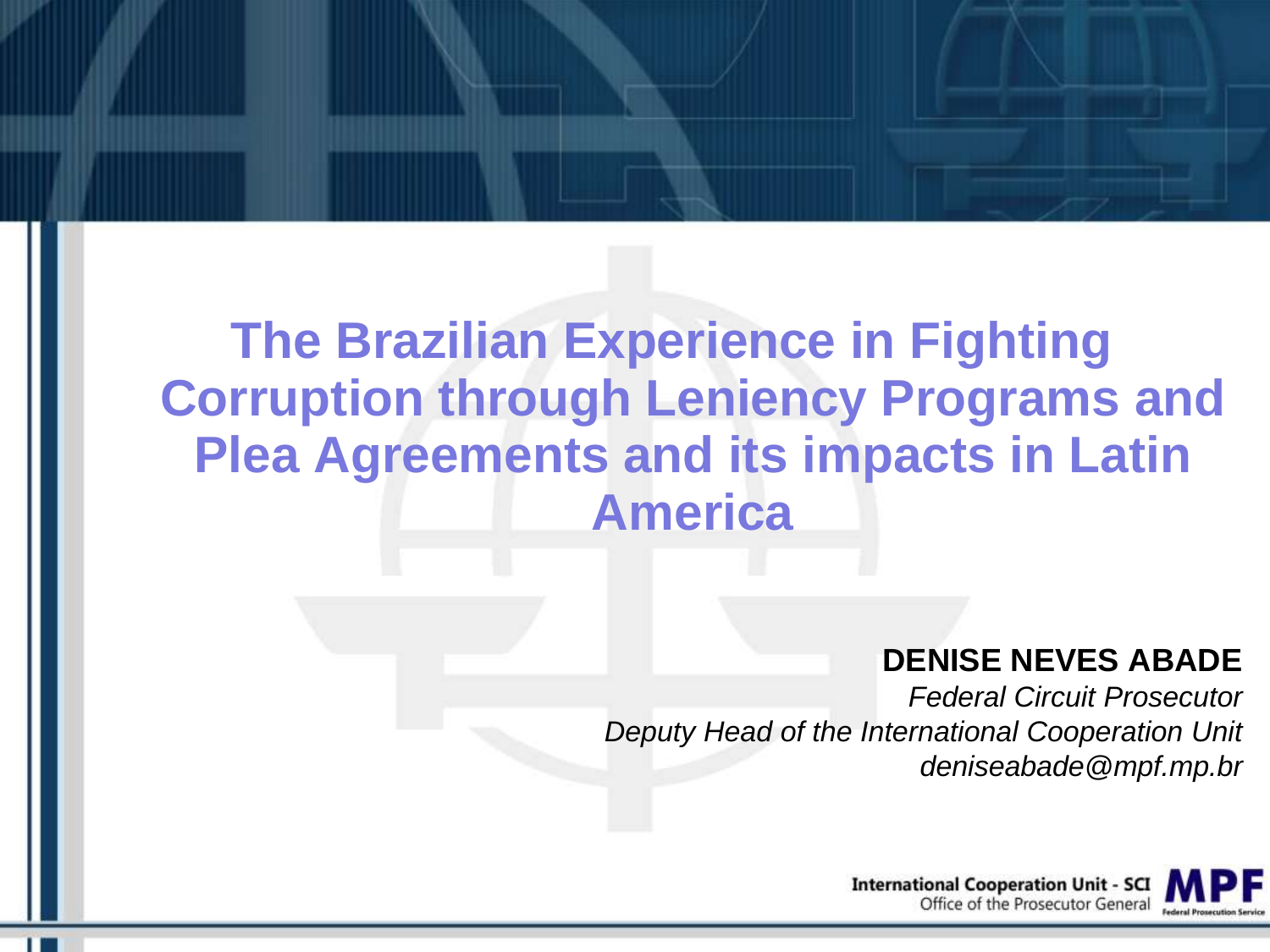#### 1.Introduction

1.1. Crucial points that contributed to the transformation on fighting corruption in Brazil:

a)maturity of the institutions after the 1988 democratic constitution (strengthening of the Public Prosecution in a unique way) b) Plea Agreements (2013) c) Leniency Programs (2013)

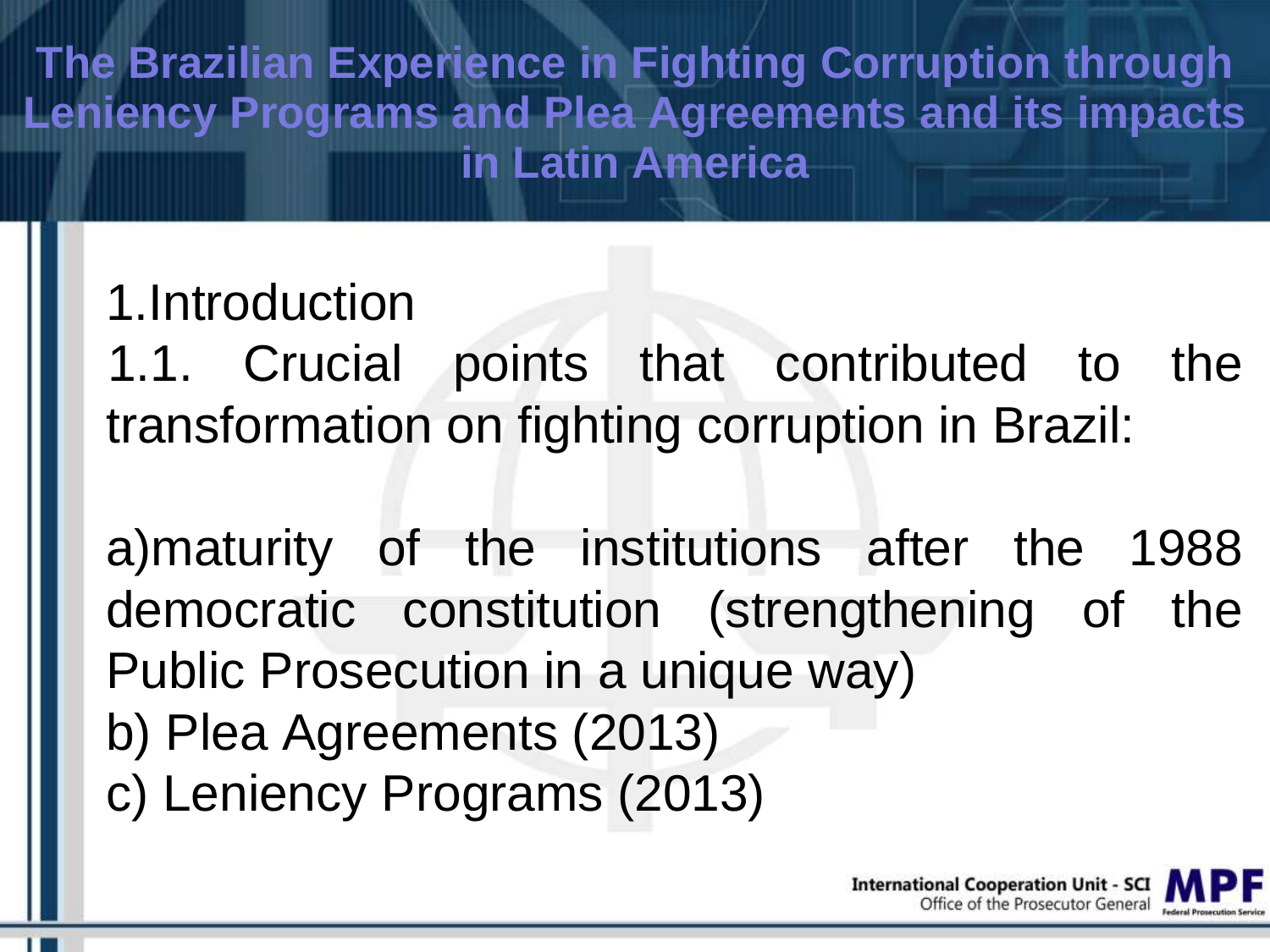**The Brazilian Experience in Fighting Corruption through Leniency Programs and Plea Agreements and its impacts in Latin America** - protected from political interferences

#### **1. THE FEDERAL PROSECUTION SERVICE**

-One of the most trustworthy institutions in Brazil, according to 48 per cent of respondents to the FGV survey, behind only the armed forces and the church (FGV 2014)

-Among other important roles: ensure inter-branch balance and the respect for fundamental rights

-Article 127 of the Constitution: PS's role is "the defense of the legal order, of the democratic regime and of the social and inalienable individual rights", and its fifth paragraph establishes certain guarantees for its members, such as immovability (a prosecutor can only be re-stationed if they consent to it) and tenure (after two years, prosecutors can only be terminated by a final judicial decision).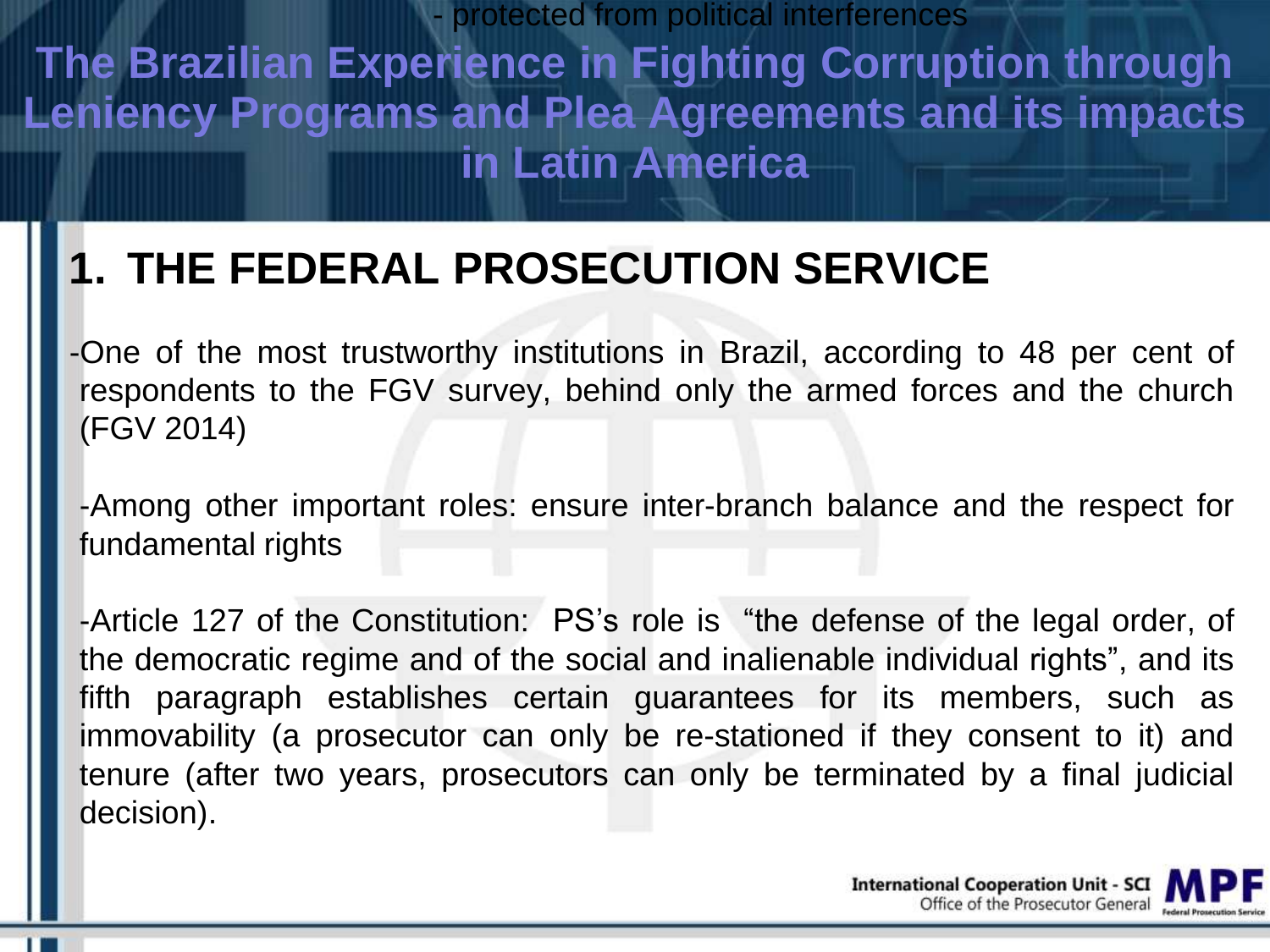#### **2. The New Legislation: Leniency And Plea Agreements – Overview**

essential for investigations and for the uncovering of the largest corruption scheme ever investigated in Brazil



**.**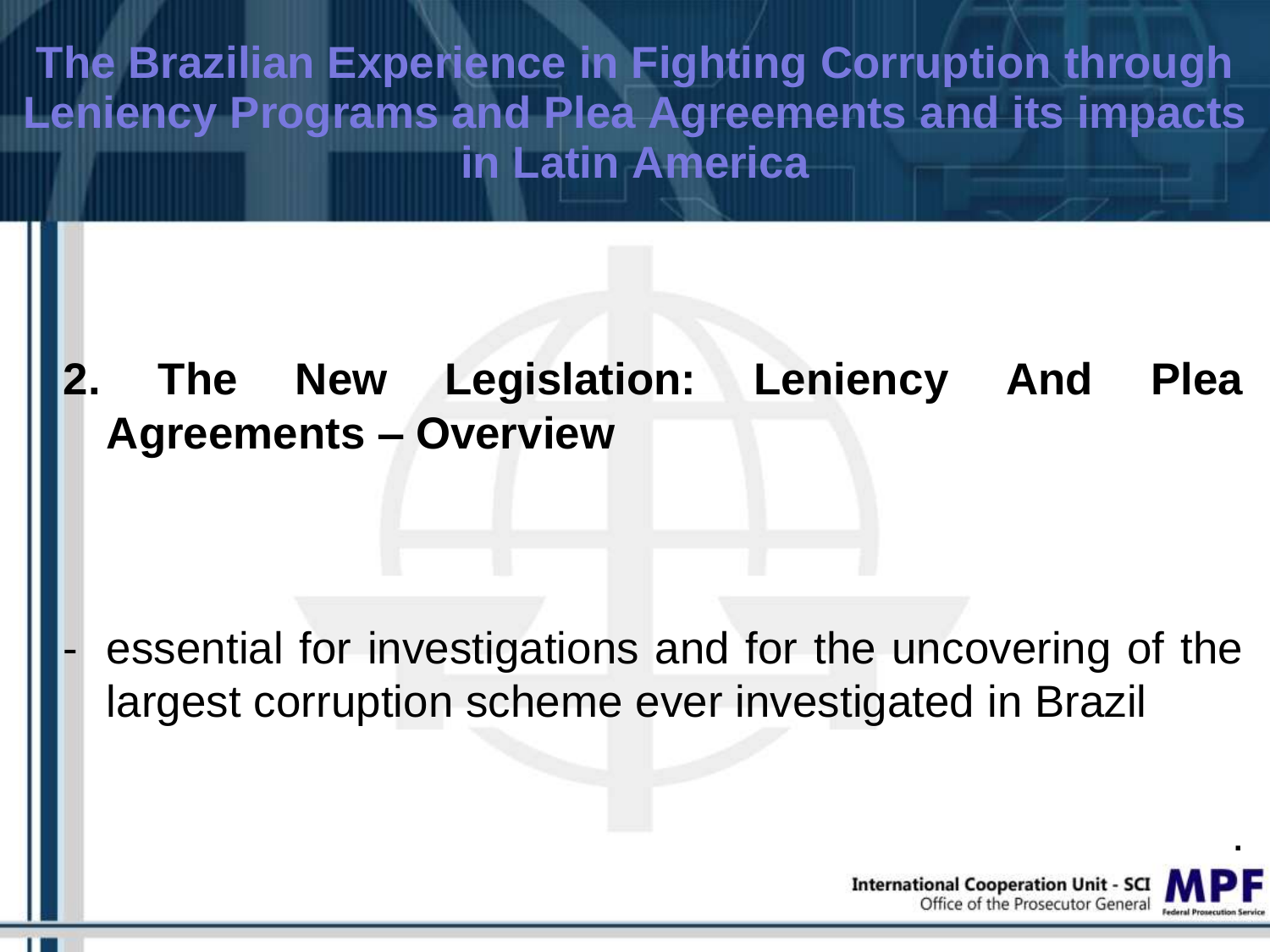#### **3. Plea Agreements**

-August, 2013: Act 12.850, or 'Criminal Organizations Act' (COA)

-'Special techniques of investigation': one of them: plea agreement

-in Brazil plea agreements serve exclusively to obtain one of the following results:

- 1) identifying other criminals;
- 2) revealing the structure of the criminal organization;
- 3) preventing other crimes by the organization;
- 4) recovering assets accrued through the criminal activity; or
- 5) locating a victim of the crime in safety (CRIMINAL ORGANIZATIONS ACT, article 4).
- Means of collecting evidence rather than proof of guilt<sub>International Cooperation Unit SCI</sub> Office of the Prosecutor General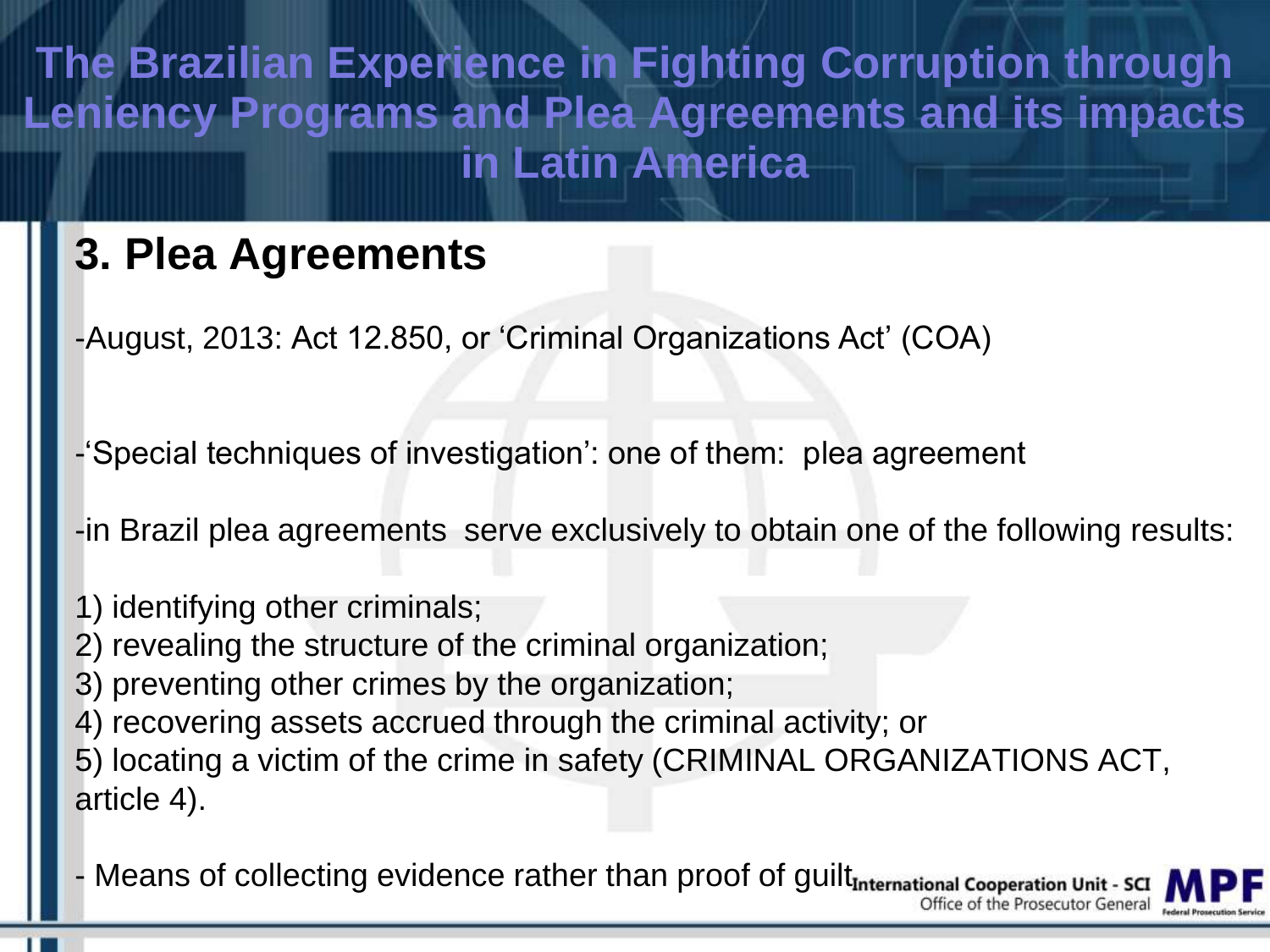-7 months after the Criminal Organizations Act came into force: **Operation Car Wash**

- largest investigation of corruption in the history of the country; largest of the world nowadays

-Uncovered kickbacks systematically paid by private companies to politicians, political parties and civil servants in exchange for contracts with Petrobras.

- Impressive numbers: recovering of US\$ 11.81 billion;

- criminal charges: bribes amounting to US\$ 1.98 billion.

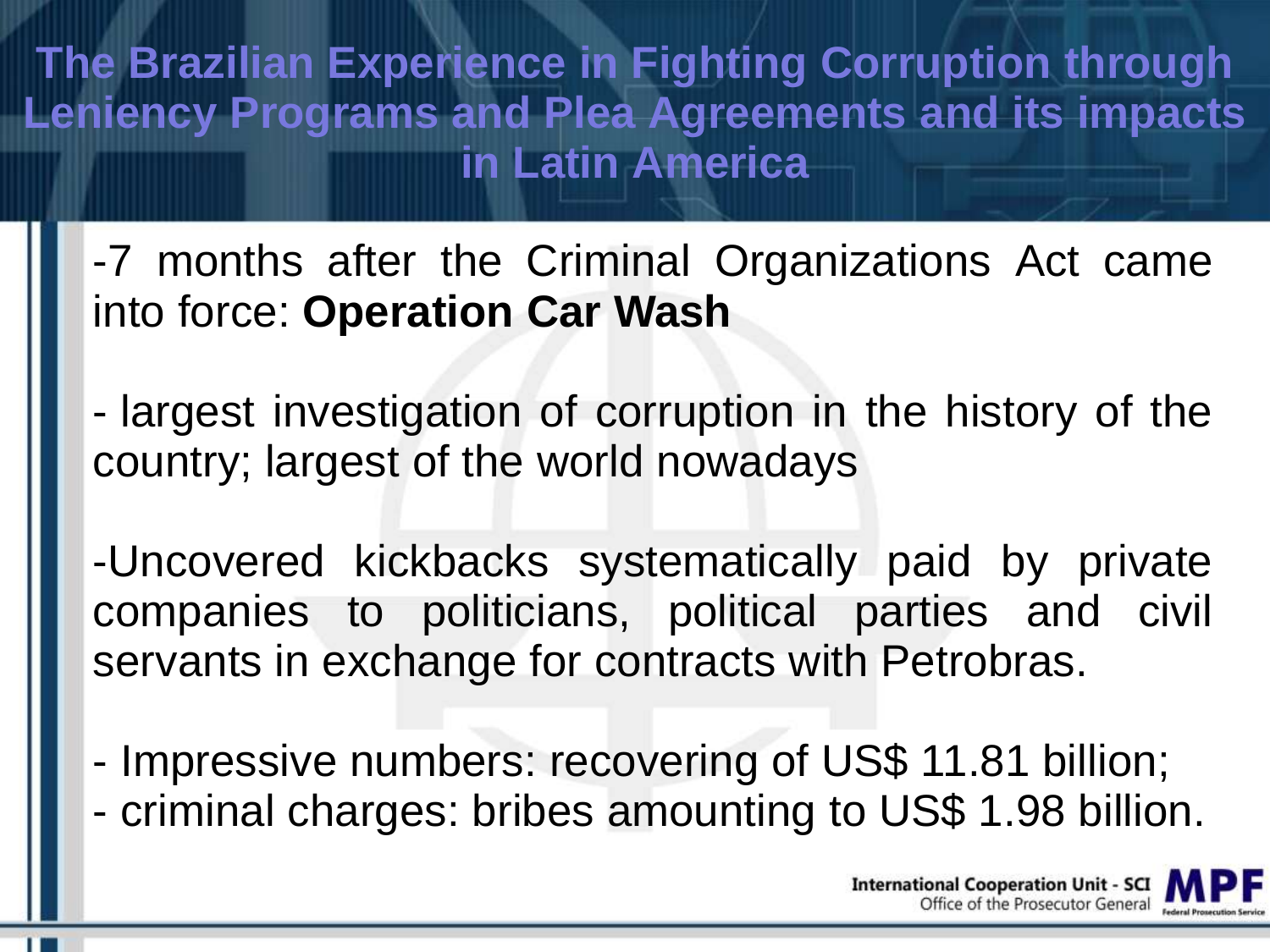#### **3. Plea Agreements**

- Defendant must enter the process voluntarily and "spontaneously": no way plea agreements are coercive
- Attorneys: significant discretion in shaping the negotiations.
- Defendant assists in identifying those who engaged in organized crime; reveals the structure, hierarchy, and roles of the criminal organization; helps prevent future infractions; and/or enables the state to reclaim illicit benefits.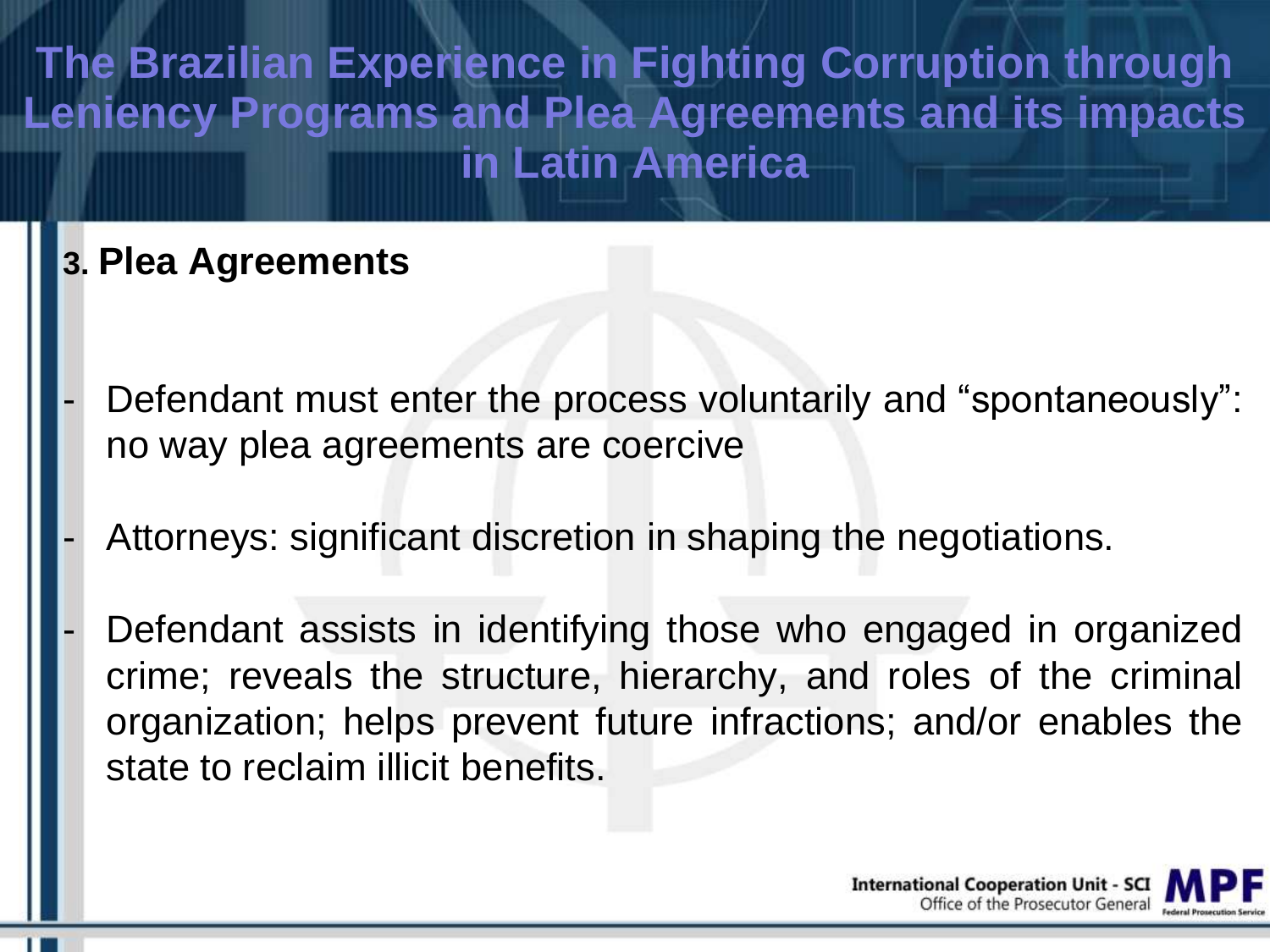# **3. Plea Agreements**:

- Judges: prohibited from participating in these negotiations
- Defence lawyer's presence: mandatory (for the express purpose of assisting and protecting the rights of the defendant).
- The more the defendant collaborates, the greater their ability to negotiate. Less collaboration means less or even no bargaining.

**International Cooperation Unit - SCI** 

Office of the Prosecutor General

**Enderal Properties** 

Immunity can be granted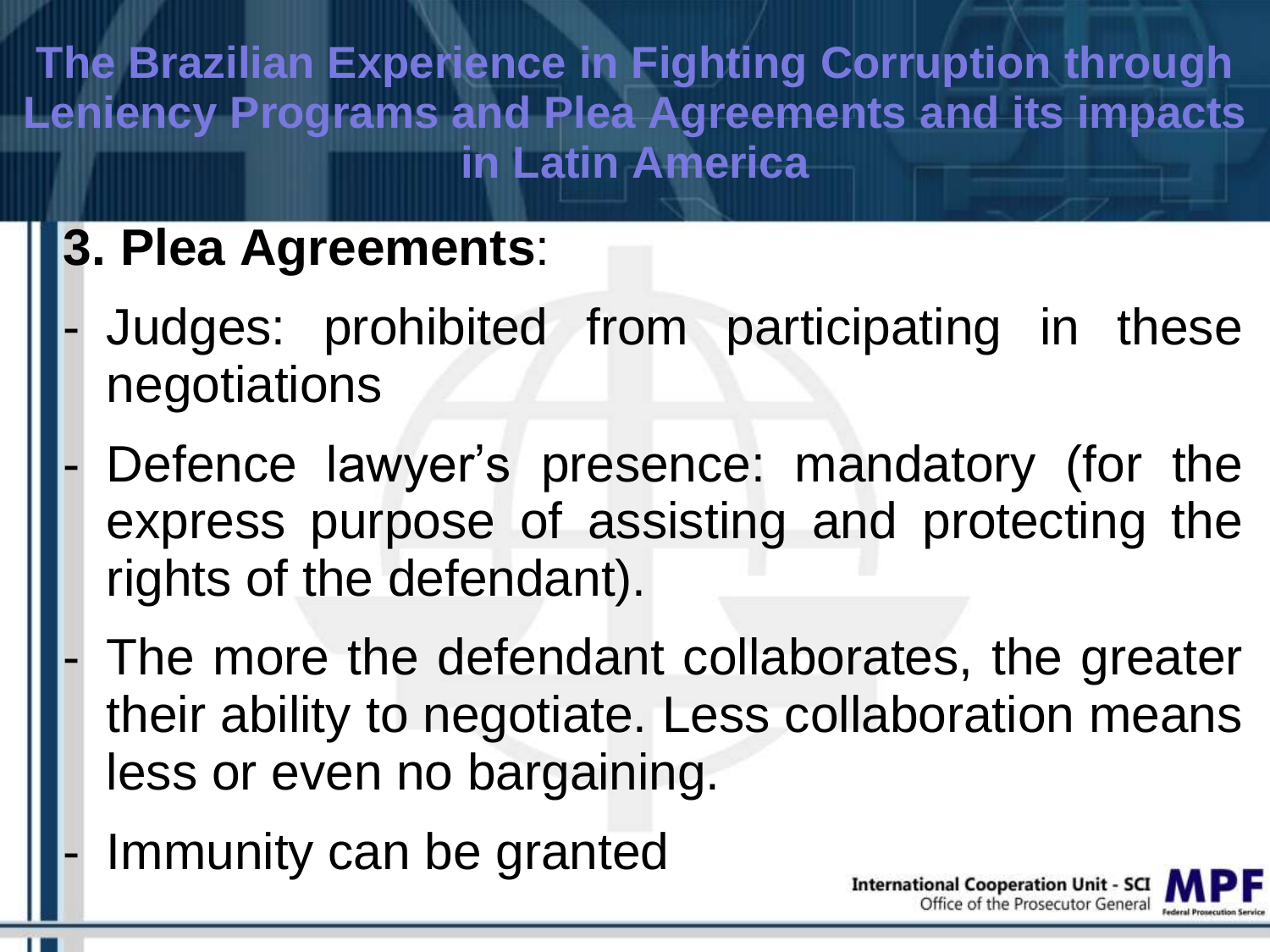# **4. Leniency Programs**:

- Chapter V of the Clean Companies Act regulates leniency agreements.
- Clean Companies Act: enacted in 2013
- Marked the beginning of corporate liability for corruption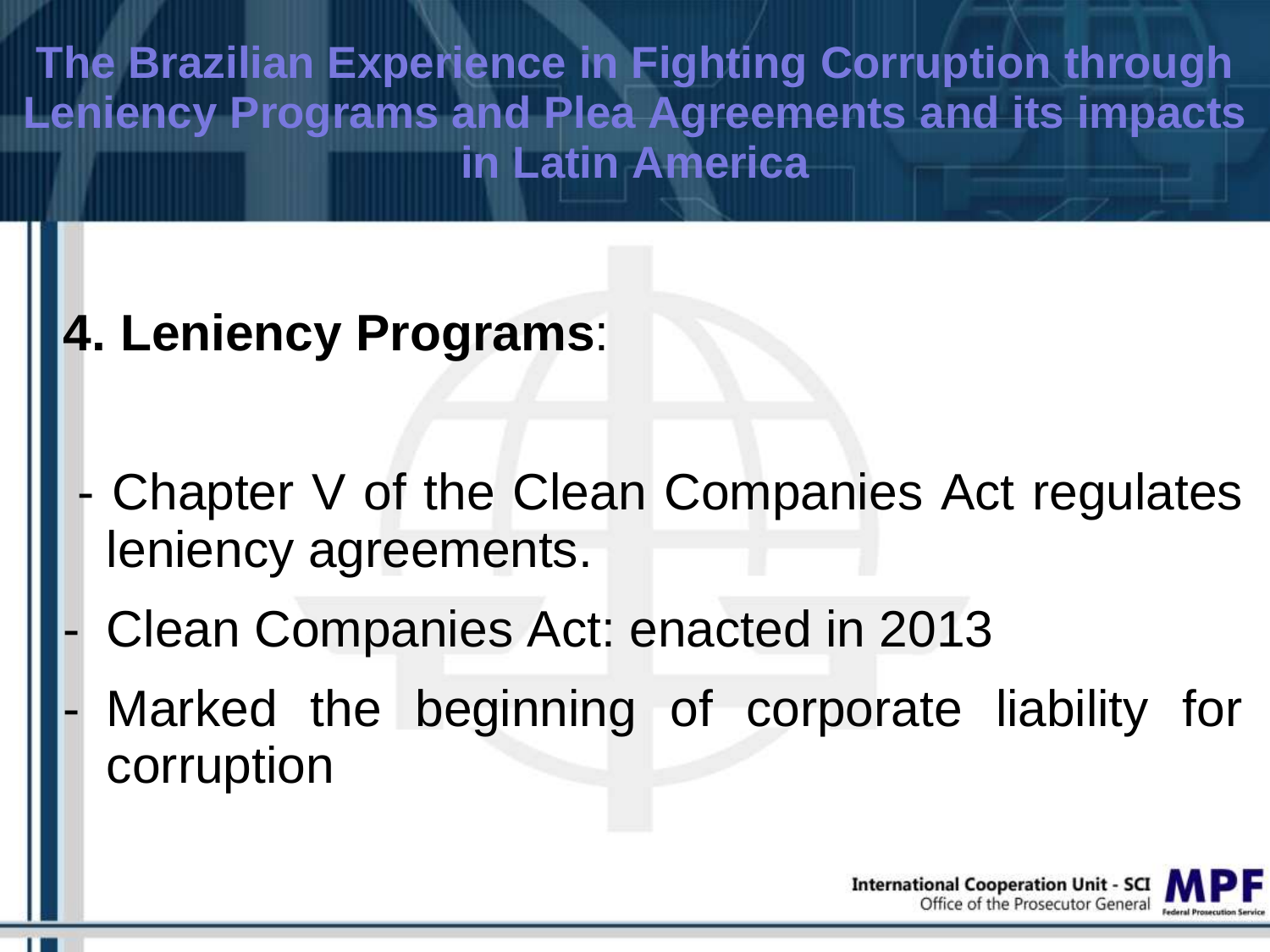## -**4. Leniency Programs**

-Although companies are not subject to criminal liability, the Clean Company Act establishes civil and administrative penalties for companies that engage in corrupt conduct.

-Clean Company Act does not require proof of corrupt intent

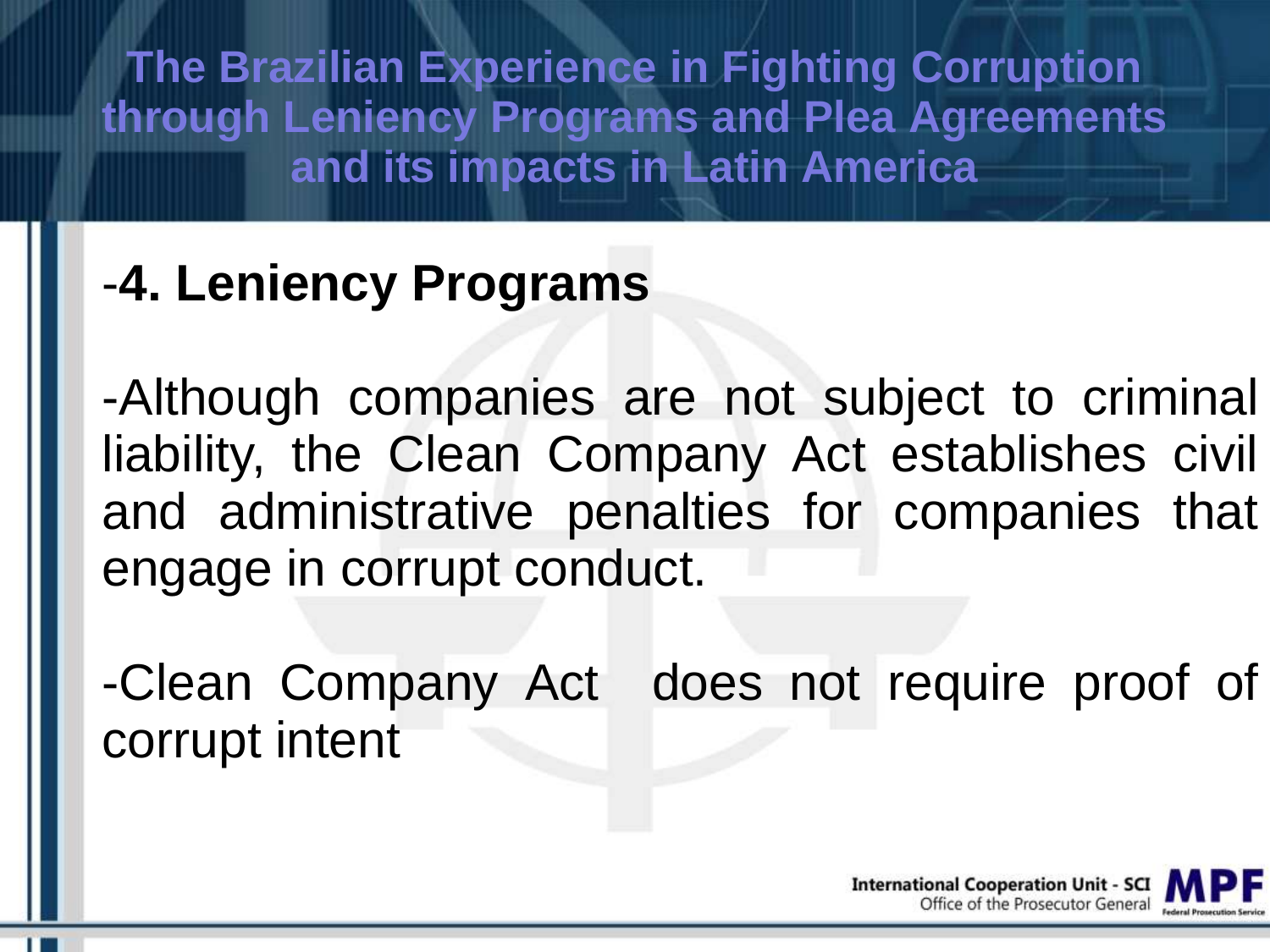## -**4. Leniency Programs**

- Became an effective tool for investigating corrupt practices in Brazil

- Only in Car Wash Operation, more than ten agreements have been executed to date, making possible to identify bribery-related practices that would otherwise remain undetected.

> **International Cooperation Unit - SCI** Office of the Prosecutor General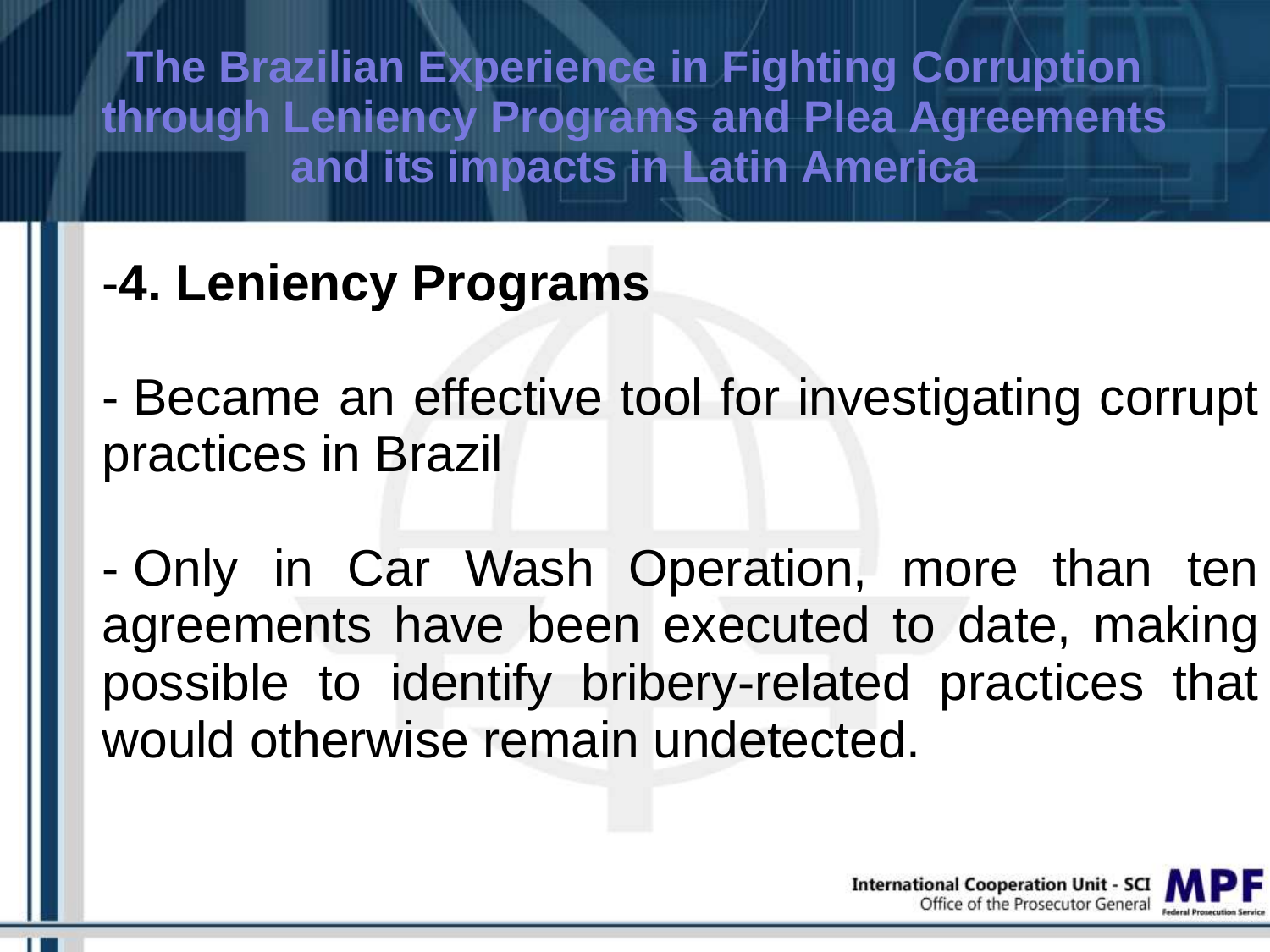### -**4. Leniency Programs**

-August 24th 2017: 5th Review Board of the Federal Prosecutors' Office, composed by three federal prosecutors responsible for coordinating and setting rules of conduct in connection with corruption investigations, issued Resolution n.º 07/2017 on the negotiation and execution of leniency agreements for legal entities interested in settling bribery-related cases ("Guidelines")

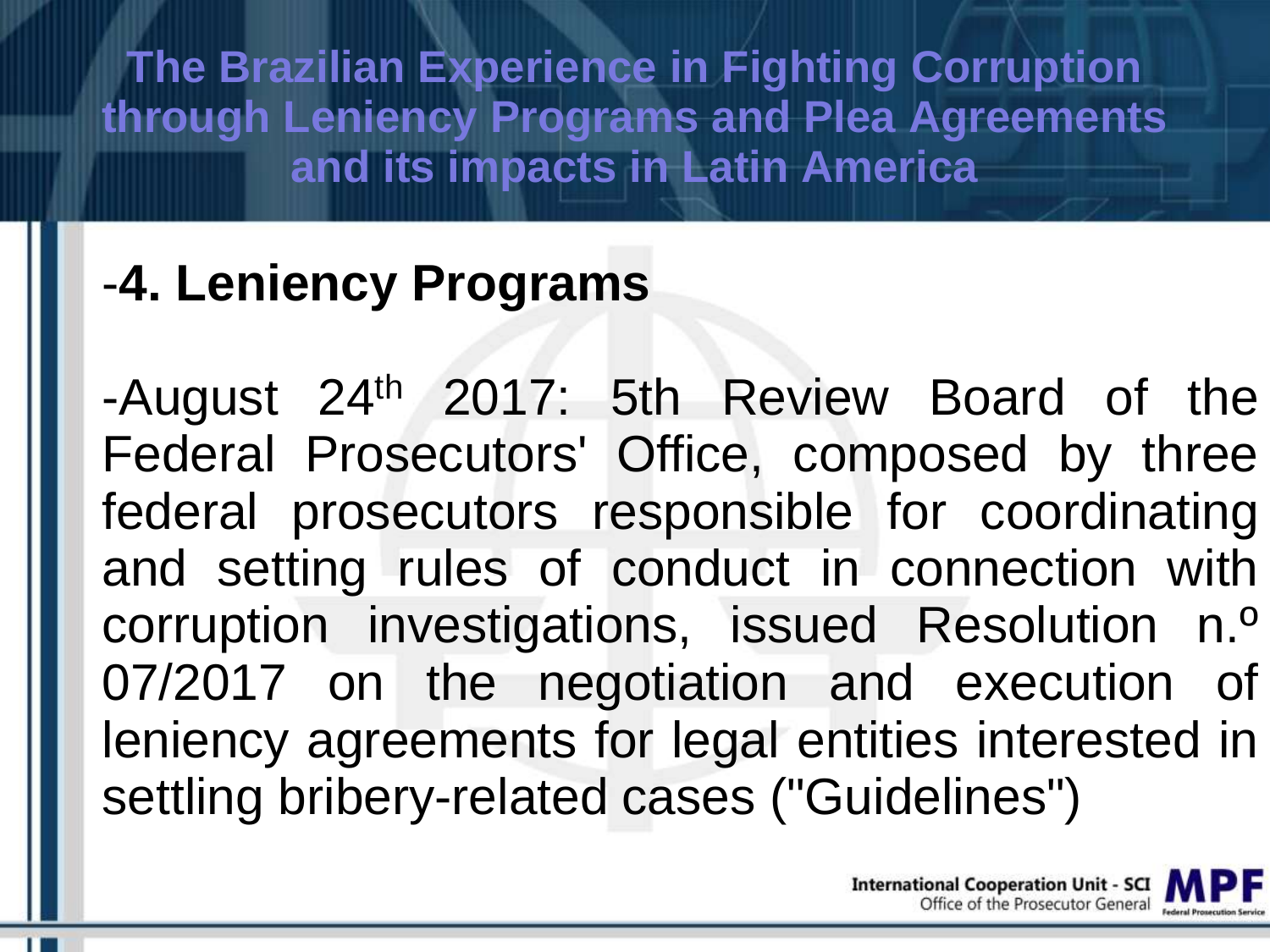# -**4. Leniency Programs**

#### - **Federal Prosecutor's Service Guideline:**

- a) Authority in charge: prosecutor with authority to file civil claims. Agreement shall be accompanied by at least another federal prosecutor
- b) Formal aspects (confidentiality, documented meetings)
- c) Applicant's obligations
- d) Prosecutor's obligations
- e) Other authorities
- f) Fines and damage compensation
- g) Transnational corruption
- h) Always approval by the 5<sup>th</sup> Review Chamber

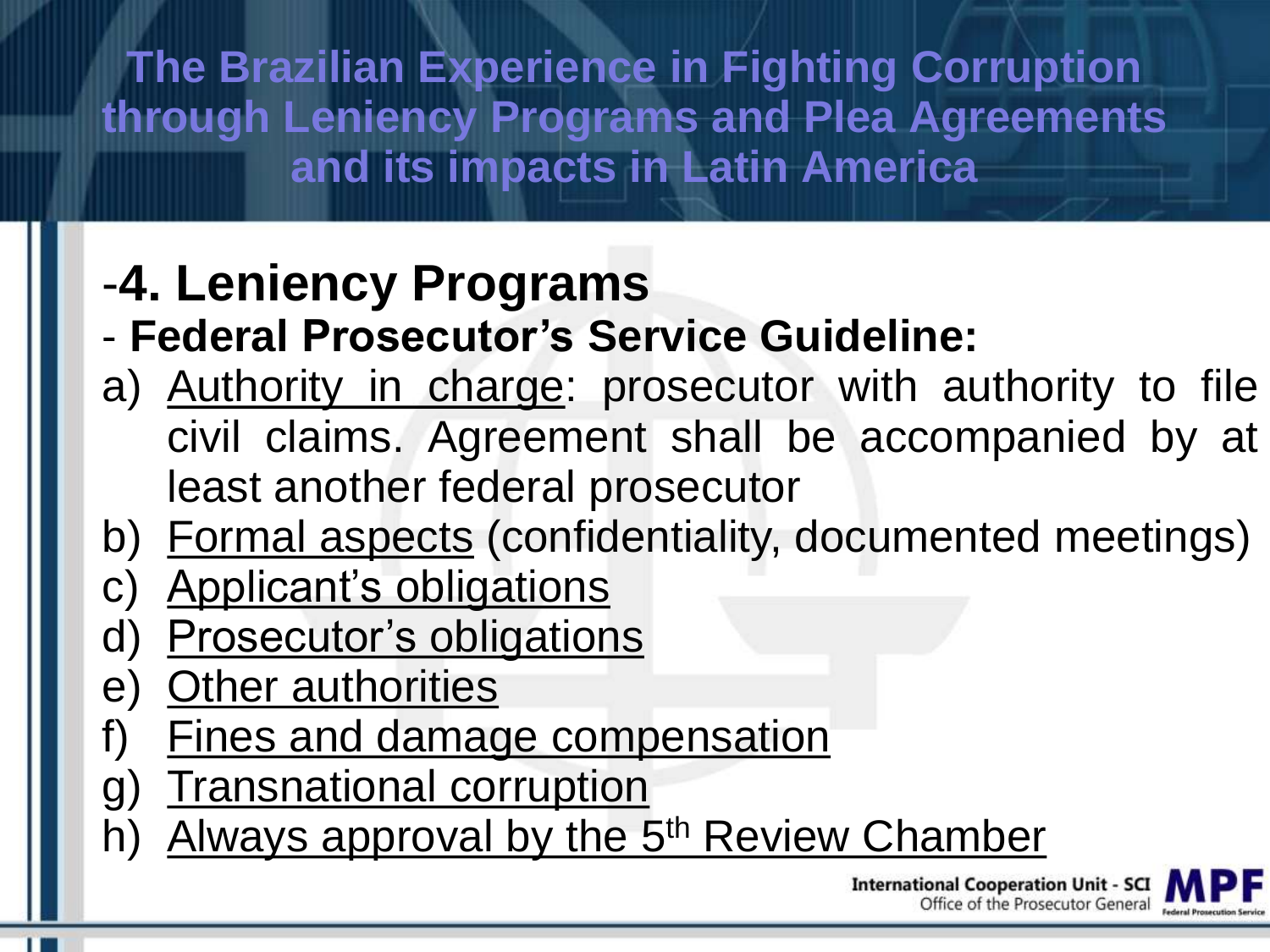## - **5. Conclusions**

- Operation Car Wash: investigation of one company can expose a web of corruption involving many other actors

-Leniency programs and plea bargain agreements are playing a key role in the evolution of the probe, along with the maturity of the institutions on a democratic system

> **International Cooperation Unit - SCI** Office of the Prosecutor General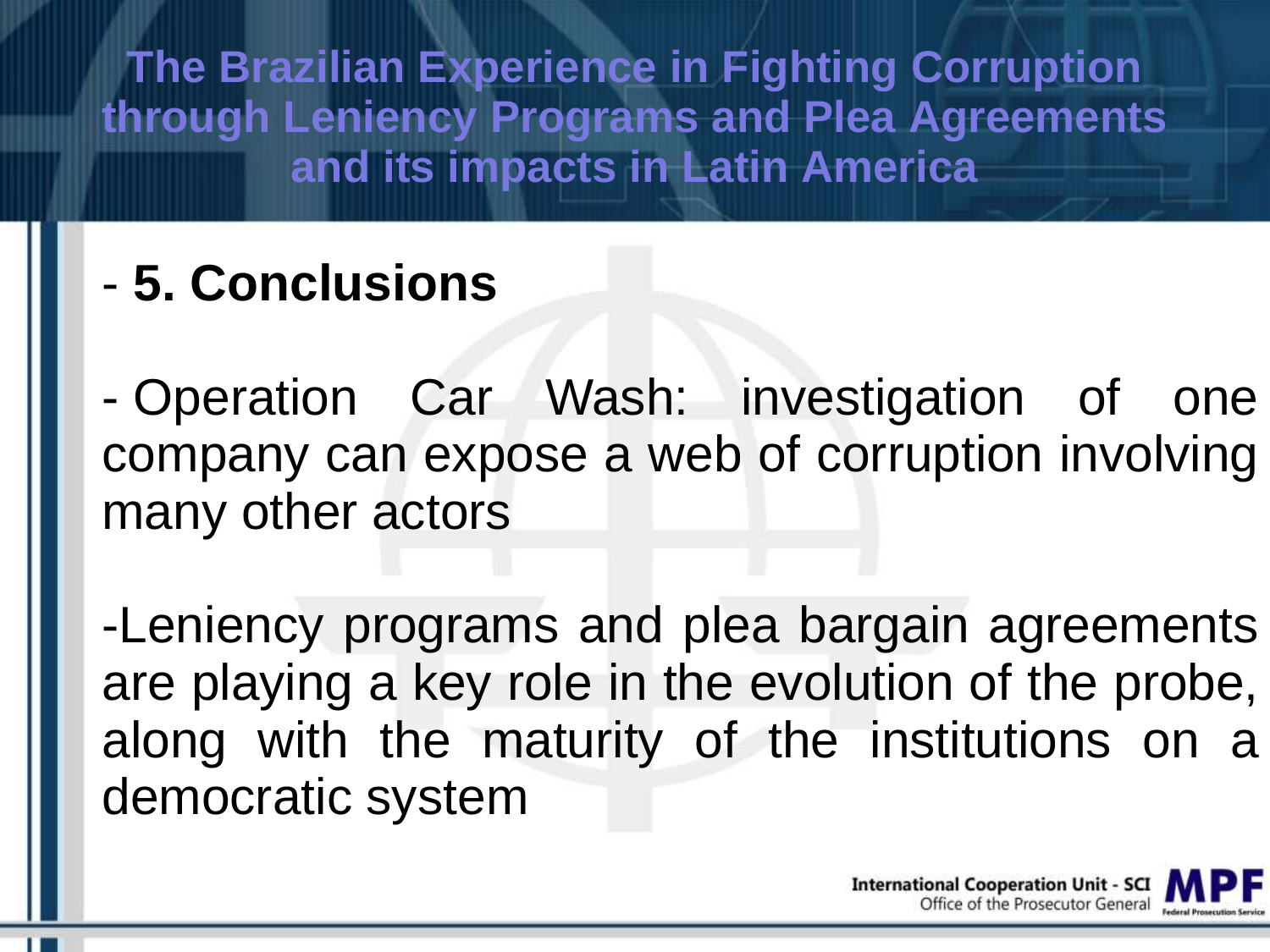## - **5. Conclusions**

- Changes would be significant steps in forming an incentive structure in Brazil that parallels the incentive structure in all Latin America.

- Growing alignment of incentives across jurisdictions is a welcome development for prosecutors and companies alike

> **International Cooperation Unit - SCI** Office of the Prosecutor General